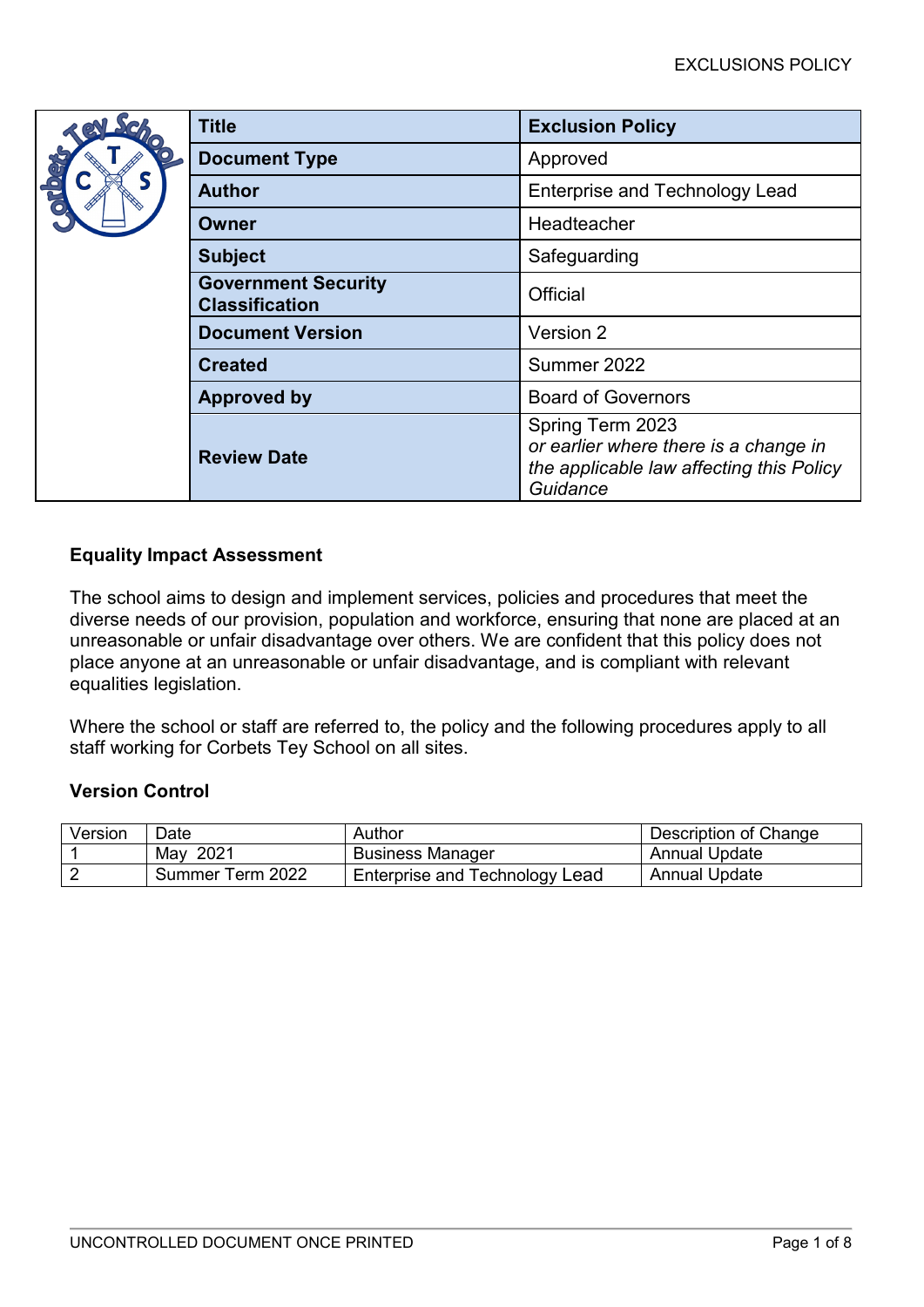## **1. Introduction**

Corbets Tey School has a behaviour management policy that sets out the management of student behaviour in the school. The policy outlines the means by which staff will model positive behaviour and communication thereby promoting good behaviour and discouraging inappropriate behaviour.

The 5P approach used by the school to manage behaviour places an emphasis on prevention and problem-solving. It sets out the actions to be taken when challenging behaviour occurs. Please see the Behaviour Management Policy for more information on 'The 5P approach'.

Positive behaviour is detailed within the Home School Agreement within the Student Permission Booklets which all parents/carers sign when their child or young person first attends Corbets Tey School and annually thereafter. Students have the opportunity to sign the 'Home School Agreement'.

The school conforms to the Department for Education statutory guidance on exclusions, and we will only take this action for serious breaches of school policy and where all other interventions outlined in the school behaviour policy have been exhausted.

#### **2. Aims**

Our school aims to ensure that:

- o The exclusions process is applied fairly and consistently
- $\circ$  The exclusions process is understood by governors, staff, parents, carers and students
- o Students in school are safe and happy

### **3. Legislation and statutory guidance**

This policy is based on statutory guidance from the Department for Education: [Exclusion from](https://assets.publishing.service.gov.uk/government/uploads/system/uploads/attachment_data/file/921405/20170831_Exclusion_Stat_guidance_Web_version.pdf)  [maintained schools, academies and pupil](https://assets.publishing.service.gov.uk/government/uploads/system/uploads/attachment_data/file/921405/20170831_Exclusion_Stat_guidance_Web_version.pdf) referral units (PRUs) in England.

### **4. The decision to exclude**

Only the headteacher, or acting headteacher, can exclude a student from school. A permanent exclusion will be taken as a last resort.

Our school is aware that off-rolling is unlawful. Ofsted defines off-rolling as:

*"…the practice of removing a pupil from the school roll without a formal, permanent exclusion or by encouraging a parent to remove their child from the school roll, when the removal is primarily in the interests of the school rather than in the best interests of the pupil."*

We are committed to following all statutory exclusions procedures to ensure that every child and young person receives an education in a safe and caring environment.

A decision to exclude a student will be taken only:

- o In response to serious or persistent breaches of the school's behaviour policy, and
- $\circ$  If allowing the student to remain in school would seriously harm the education or welfare of others

Before deciding whether to exclude a student, either permanently or for a fixed period, the headteacher will: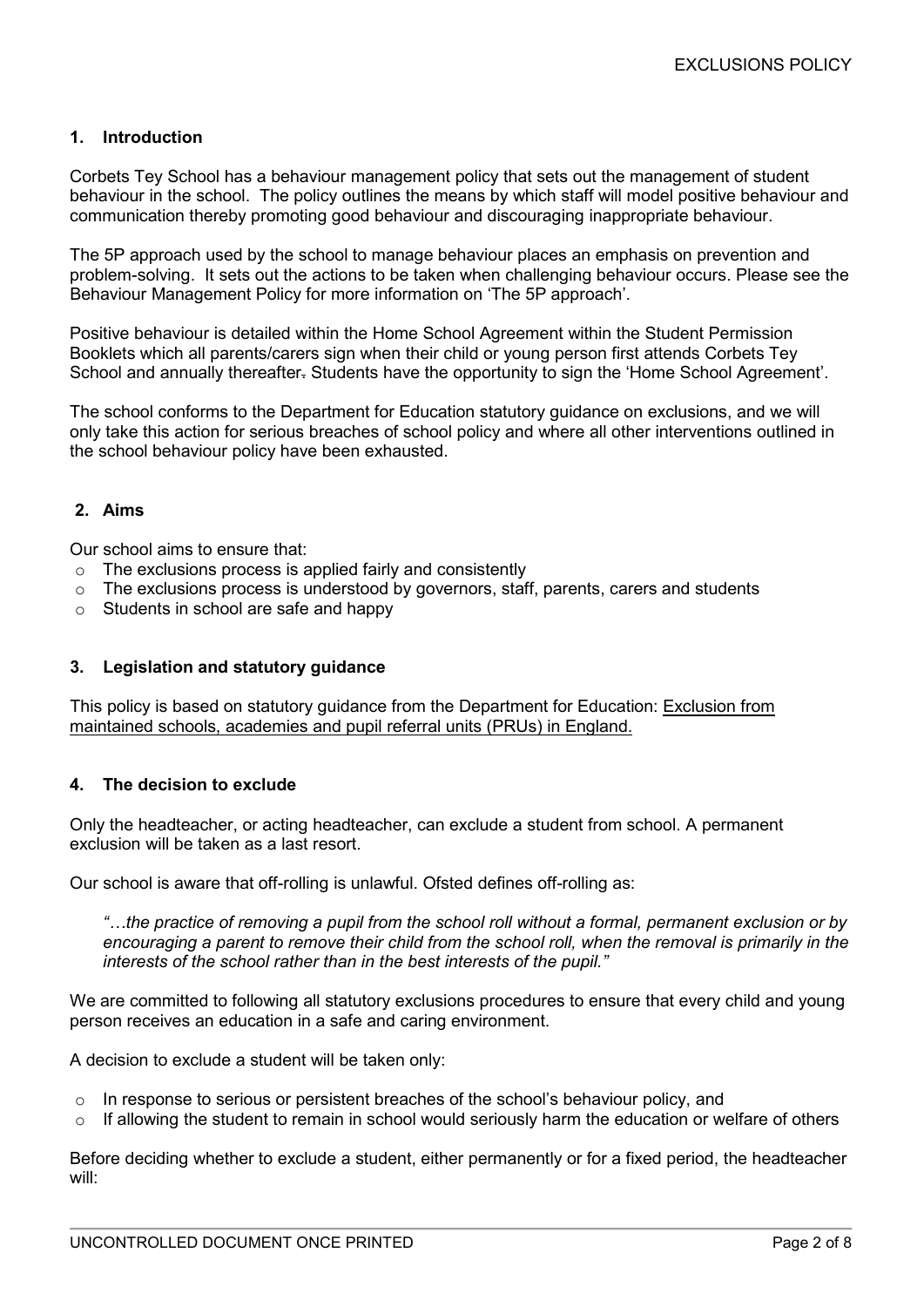- $\circ$  Consider all the relevant facts and evidence, including whether the incident(s) leading to the exclusion were provoked
- $\circ$  Allow the student to give their version of events
- o Consider the student's special educational needs (SEN)

## **5. Definition**

For the purposes of exclusions, school day is defined as any day on which there is a school session. Therefore, INSET or staff training days do not count as a school day.

## **6. Roles and responsibilities**

### **6.1 The Headteacher**

### **Informing parents or carers**

The headteacher will immediately provide the following information, in writing, to the parents or carers of an excluded student:

- The reason(s) for the exclusion
- The length of a fixed-term exclusion or, for a permanent exclusion, the fact that it is permanent
- Information about parents or carers' right to make representations about the exclusion to the governing board and how the student may be involved in this
- How any representations should be made
- Where there is a legal requirement for the governing board to meet to consider the reinstatement of a student, and that parents or carers have a right to attend a meeting, be represented at a meeting (at their own expense) and to bring a friend

See Appendix A for an example notification letter to parents or carers

The headteacher will also notify parents or carers by the end of the afternoon session on the day their child or young person is excluded that for the first 5 school days of an exclusion, or until the start date of any alternative provision where this is earlier, parents or carers are legally required to ensure that their child or young person is not present in a public place during school hours without a good reason. Parents or carers may be given a fixed penalty notice or prosecuted if they fail to do this.

If alternative provision is being arranged, the following information will be included when notifying parents or carers of an exclusion:

- The start date for any provision of full-time education that has been arranged
- The start and finish times of any such provision, including the times for morning and afternoon sessions, where relevant
- The address at which the provision will take place
- Any information required by the student to identify the person they should report to on the first day

Where this information on alternative provision is not reasonably ascertainable by the end of the afternoon session, it may be provided in a subsequent notice, but it will be provided no later than 48 hours before the provision is due to start. The only exception to this is where alternative provision is to be provided before the sixth day of an exclusion, in which case the information can be provided with less than 48 hours' notice with parents or carers' consent.

### **Informing the governing board and local authority**

The headteacher will immediately notify the governing board and the local authority (LA) of: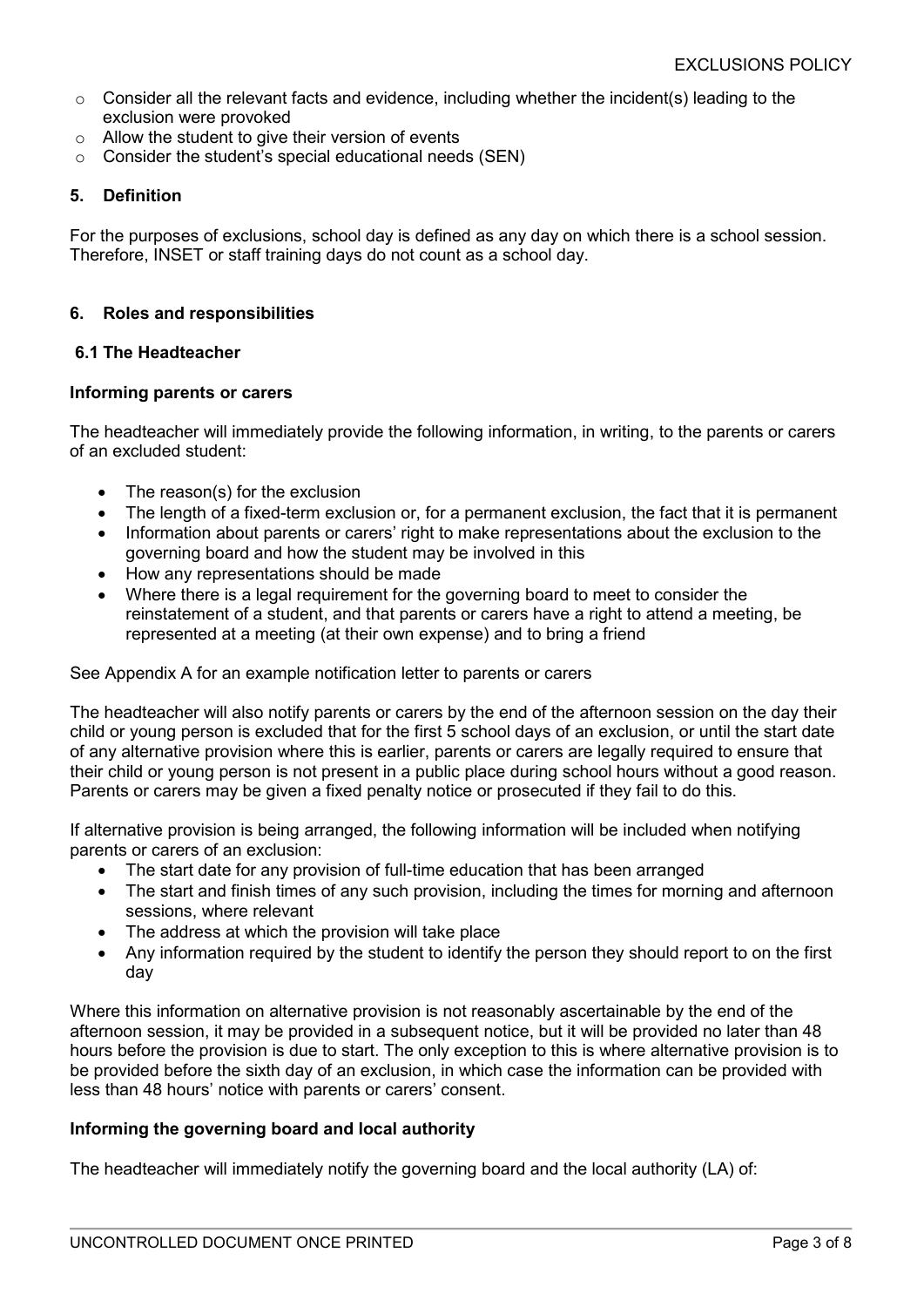- A permanent exclusion, including when a fixed-period exclusion is followed by a decision to permanently exclude a student
- Exclusions which would result in the student being excluded for more than 5 school days (or more than 10 lunchtimes) in a term
- Exclusions which would result in the student missing a public examination

For a permanent exclusion, if the student lives outside the LA in which the school is located, the headteacher will also immediately inform the student's 'home authority' of the exclusion and the reason(s) for it without delay.

For all other exclusions, the headteacher will notify the governing board and LA once a term.

### **6.2 The governing board**

Responsibilities regarding exclusions is delegated to the Student Discipline Committee consisting of at least 3 governors.

The Student Discipline Committee has a duty to consider the reinstatement of an excluded student (see section 6).

Provision does not have to be arranged for students in the final year of compulsory education who do not have any further public examinations to sit.

### **6.3 The LA**

For permanent exclusions, the LA is responsible for arranging suitable full-time education to begin no later than the sixth day of the exclusion.

### **7. Considering the reinstatement of a student**

The Student Discipline Committee will consider the reinstatement of an excluded student within 15 school days of receiving the notice of the exclusion if:

- The exclusion is permanent
- It is a fixed-term exclusion which would bring the student's total number of school days of exclusion to more than 15 in a term
- It would result in a student missing a public examination

If requested to do so by parents or carers, the Student Discipline Committee will consider the reinstatement of an excluded student within 50 school days of receiving notice of the exclusion if the student would be excluded from school for more than 5 school days, but less than 15, in a single term.

Where an exclusion would result in a student missing a public examination, the Student Discipline Committee will consider the reinstatement of the student before the date of the examination. If this is not practicable, the chair of the governing board (or the vice-chair where the chair is unable to make this consideration) will consider the exclusion independently and decide whether or not to reinstate the student.

The Student Discipline Committee can either:

- Decline to reinstate the student, or
- Direct the reinstatement of the student immediately, or on a particular date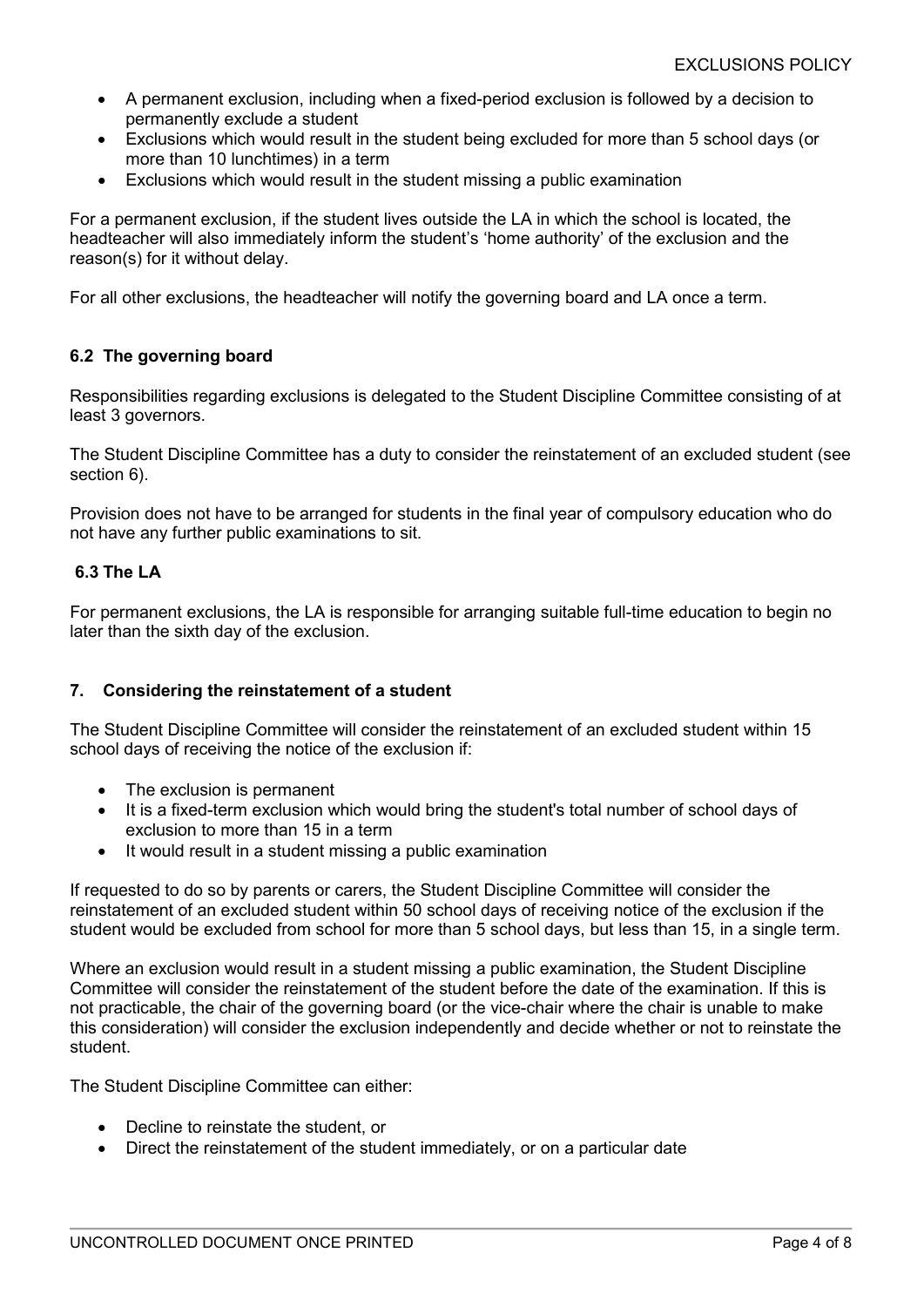In reaching a decision, the Student Discipline Committee will consider whether the exclusion was lawful, reasonable and procedurally fair and whether the headteacher followed their legal duties. They will decide whether or not a fact is true 'on the balance of probabilities', which differs from the criminal standard of 'beyond reasonable doubt', as well as any evidence that was presented in relation to the decision to exclude.

Minutes will be taken of the meeting, and a record of evidence considered kept. The outcome will also be recorded on the student's educational record.

The Student Discipline Committee will notify, in writing, the headteacher, parents or carers and the LA of its decision, along with reasons for its decision, without delay.

Where an exclusion is permanent, the Student Discipline Committee decision will also include the following:

- The fact that it is permanent
- Notice of parents or carers' right to ask for the decision to be reviewed by an independent review panel, and:
	- $\circ$  The date by which an application for an independent review must be made
	- $\circ$  The name and address to whom an application for a review should be submitted
	- $\circ$  That any application should set out the grounds on which it is being made and that, where appropriate, reference to how the student's SEN are considered to be relevant to the exclusion
	- o That, regardless of whether the excluded student has recognised SEN, parents or carers have a right to require the LA to appoint an SEN expert to attend the review
	- o Details of the role of the SEN expert and that there would be no cost to parents or carers for this appointment
	- $\circ$  That parents or carers must make clear if they wish for an SEN expert to be appointed in any application for a review
	- $\circ$  That parents or carers may, at their own expense, appoint someone to make written and/or oral representations to the panel, and parents or carers may also bring a friend to the review
- That if parents or carers believe that the exclusion has occurred as a result of discrimination, they may make a claim under the Equality Act 2010 to the first-tier tribunal (special educational needs and disability), in the case of disability discrimination, or the county court, in the case of other forms of discrimination. A claim of discrimination made under these routes should be lodged within 6 months of the date on which the discrimination is alleged to have taken place.

### **8. An independent review**

If parents or carers apply for an independent review, the LA will arrange for an independent panel to review the decision of the governing board not to reinstate a permanently excluded student.

Applications for an independent review must be made within 15 school days of notice being given to the parents or carers by the Student Discipline Committee of its decision to not reinstate a student.

The independent panel will decide one of the following:

- Uphold the governing board's decision
- Recommend that the governing board reconsiders reinstatement
- Quash the governing board's decision and direct that they reconsider reinstatement (only when the decision is judged to be flawed)

### **9. School registers**

A student's name will be removed from the school admissions register if: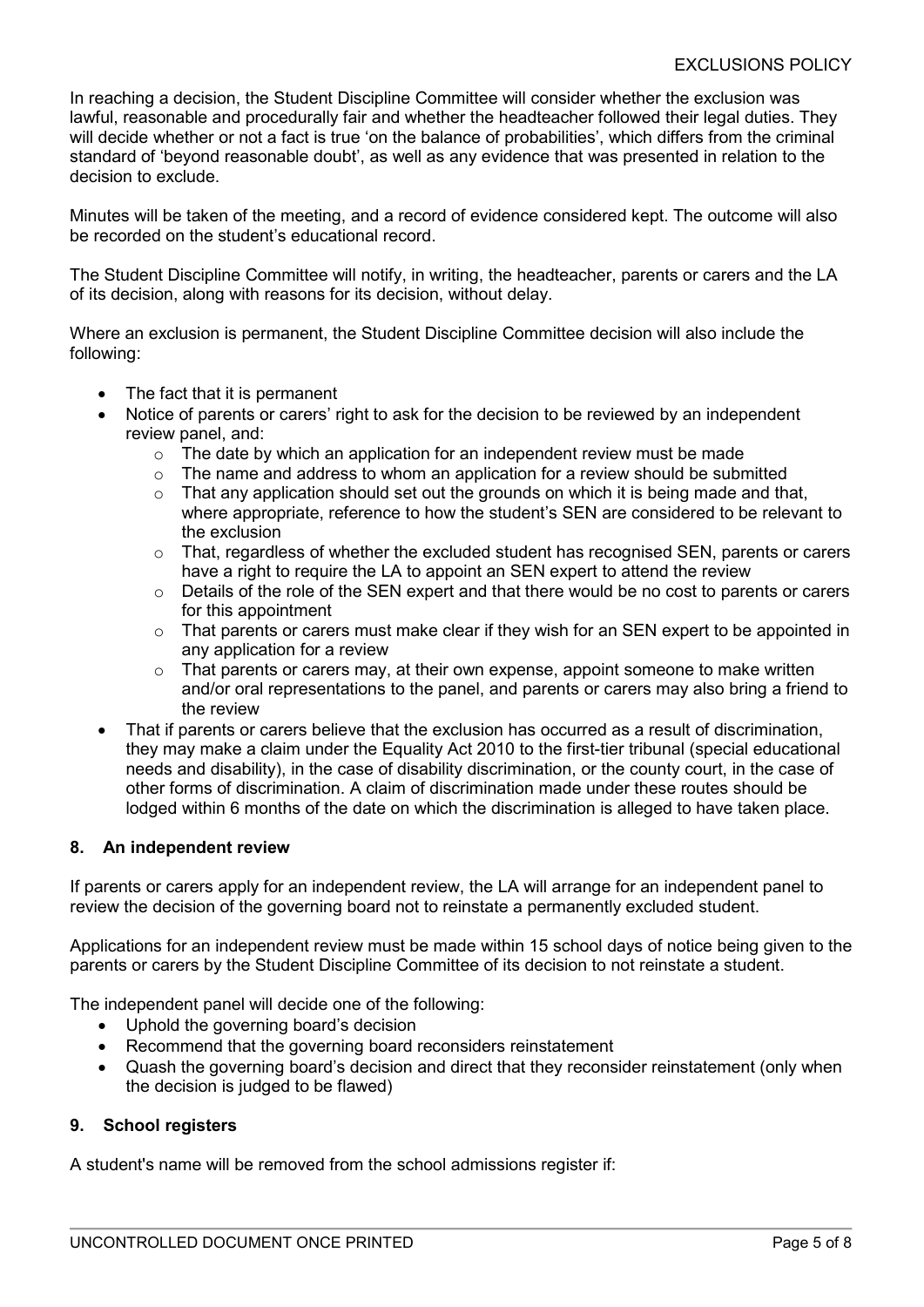- 15 school days have passed since the parents or carers were notified of the exclusion panel's decision to not reinstate the student and no application has been made for an independent review panel, or
- The parents or carers have stated in writing that they will not be applying for an independent review panel
- Where an application for an independent review has been made, the governing board will wait until that review has concluded before removing a student's name from the register.
- Where alternative provision has been made for an excluded student and they attend it, code B (education off-site) or code D (dual registration) will be used on the attendance register.
- Where excluded students are not attending alternative provision, code E (absent) will be used.

## **10. Returning from a fixed-term exclusion**

Following a fixed-term exclusion, a re-integration meeting will be held involving the student, parents or carers, a member of senior staff and other staff, where appropriate.

The following measures may be implemented when a student returns from a fixed-term exclusion:

- Agreeing a behaviour contract
- Internal isolation
- Phased return if required and parents or carers are in agreement

### **11. Monitoring arrangements**

The headteacher monitors the number of exclusions every term and reports back to the governing board. They also liaise with the local authority to ensure suitable full-time education for excluded students.

This policy will be reviewed by the Headteacher every year. At every review, the policy will be shared with the governing board.

### **12. Links with other policies**

This exclusions policy is linked to our

- Behaviour Management Policy
- **SEN Policy and Information Report**
- Physical Intervention Policy
- Children who are Looked After (CLA) and who have been Previously Looked After policy
- **Equality Policy**
- Supporting Students with Medical Conditions Policy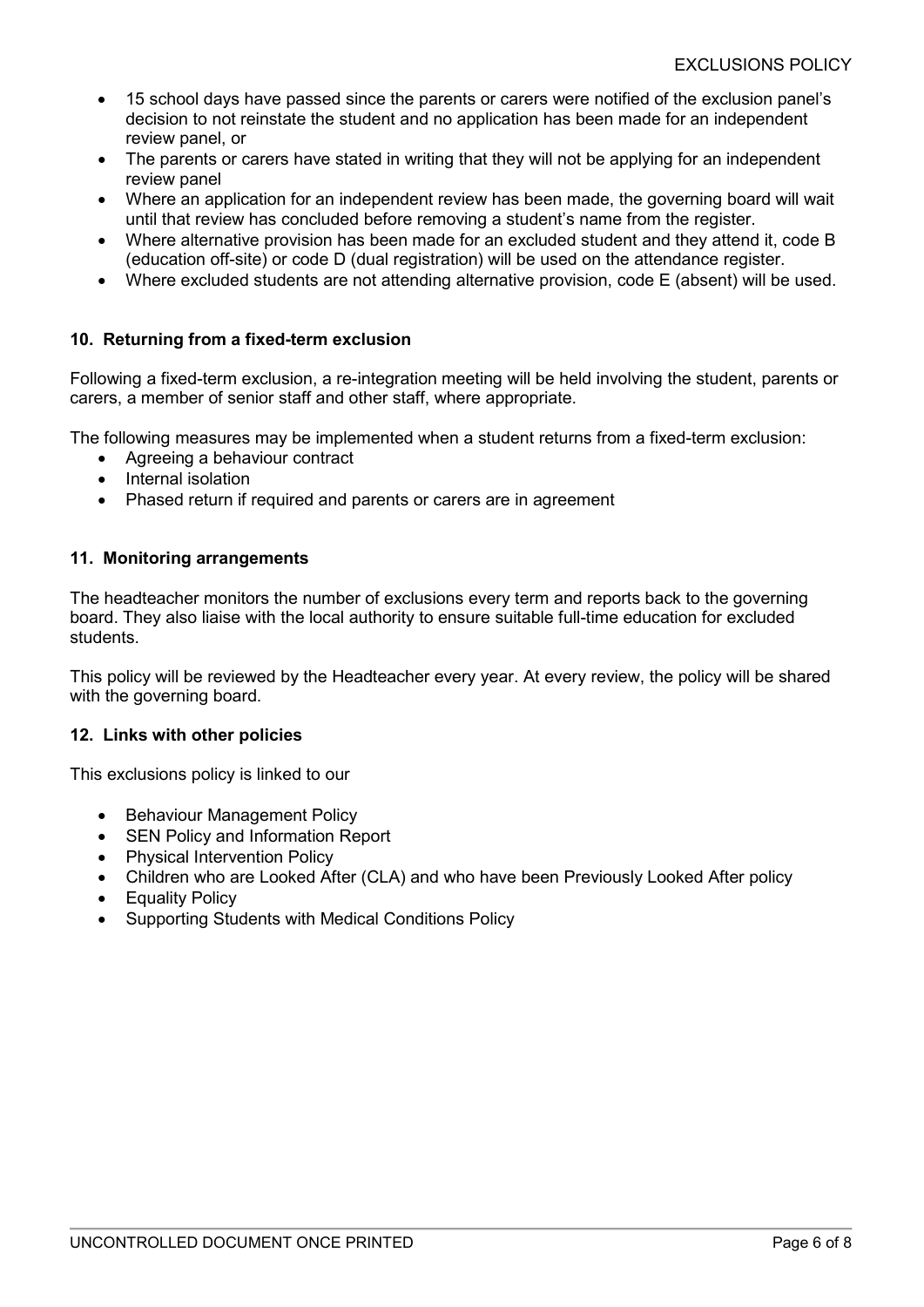#### **Appendix A – Example Exclusion Notification Letter to Parents or Carers**

#### **From (head teacher) notifying parent of a fixed period exclusion of 5 school days or fewer in one term, and where a public examination is not missed.**

#### Dear **[Parent's Name]**

I am writing to inform you of my decision to exclude **[Child's Name]** for a fixed period of **[specify period]**. This means that he/she will not be allowed in school for this period. The exclusion begins/began on **[date]** and ends on **[date]**.

I realise that this exclusion may well be upsetting for you and your family, but the decision to exclude **[Child's Name]** has not been taken lightly. **[Child's Name]** has been excluded for this fixed period because **[reason for exclusion]**.

#### **[for pupils of compulsory school age]**

You have a duty to ensure that your child is not present in a public place in school hours during this exclusion on **[specify dates]** unless there is reasonable justification for this. I must advise you that you may receive a penalty notice from the local authority if your child is present in a public place during school hours on the specified dates. If so, it will be for you to show reasonable justification.

We will set work for **[Child's Name]** to be completed during this exclusion.**]**. Please ensure that work set by the school is completed and returned to us promptly for marking. **[detail the arrangements for this**

You have the right to make representations about this decision to the governing body. If you wish to make representations please contact **[the school governing body]** on/at **[contact details — address, phone number, email]**, as soon as possible. Whilst the governing body has no power to direct reinstatement, they must consider any representations you make and may place a copy of their findings on your child's school record.

You should also be aware that if you think the exclusion relates to a disability your child has, and you think disability discrimination has occurred, you have the right to appeal, and/or make a claim, to the First Tier Tribunal (http://www.justice.gov.uk/tribunals/send/appeals). Making a claim would not affect your right to make representations to the governing body.

#### **[This paragraph may be used if the head teacher chooses to hold a reintegration interview.]**

You **[and your child or pupil's name]** are requested to attend a reintegration interview with me **[alternatively, specify the name of another staff member]** at **[place]** on **[date]** at **[time]**. If that is not convenient, please contact the school **[within the next ten days]** to arrange a suitable alternative date and time. The purpose of the reintegration interview is to discuss how best your child's return to school can be managed.

You also have the right to see a copy of **[Child's Name]**'s school record. Due to confidentiality restrictions, you will need to notify me in writing if you wish to be supplied with a copy of **[Child's Name]**'s school record. I will be happy to supply you with a copy if you request it. There may be a charge for photocopying.

Statutory guidance on exclusion can be found at: http://www.gov.uk/government/publications/school-exclusion There are a number of organisations that provide free information, support and advice to parents on exclusion matters:

• Coram Children's Legal Centre can be contacted on 0345 345 4345 or through http://www.childrenslegalcentre.com/index.php?page=education\_legal\_practice.

• ACE education runs a limited advice line service on 0300 0115 142 on Monday to Wednesday from 10 am to 1 pm during term time. Information can be found on the website: http://www.aceed.org.uk/.

• The National Autistic Society (Schools Exclusion Service (England) can be contacted on 0808 800 4002 or through: http://www.autism.org.uk/services/helplines/school-exclusions.aspx

• Independent Parental Special Education Advice http://www.ipsea.org.uk/

#### **[Insert reference to local sources of independent advice if known.]**